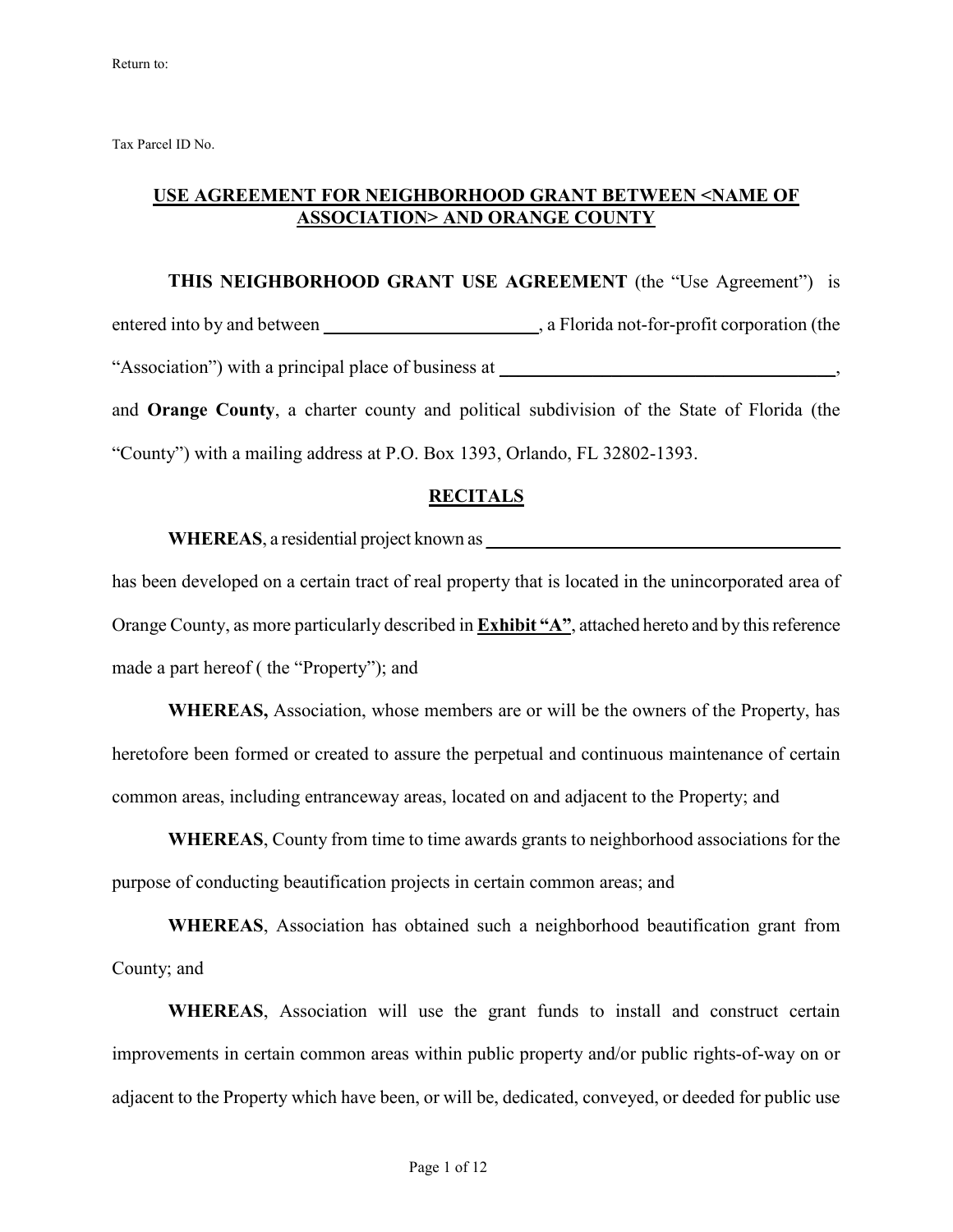(collectively, the "Dedicated Areas"), said Dedicated Areas being within the boundaries of or adjacent to the Property, and more particularly described in the attached and incorporated **Exhibit "B"**; and

**WHEREAS**, Association desires to obtain a Right-of-Way Utilization Permit from County (the "Permit"), to install, construct, and thereafter maintain the following improvements in the Dedicated Areas: **and**  $\alpha$  (the "Improvements"); and

**WHEREAS**, the work associated with the Improvement(s) is detailed in **Exhibit "C"**, attached hereto and incorporated herein; and

**WHEREAS**, as one of the several conditions for issuance of the Permit, County requires Association to undertake certain duties, obligations, responsibilities, commitments, and covenants regarding such Improvements.

**NOW, THEREFORE**, in consideration of the foregoing and of the terms and conditions set forth in this Use Agreement, the parties agree as follows:

**1. RECITALS**. The foregoing recitals are true and correct and form a material part of this Use Agreement.

## **2. RIGHT-OF-WAY UTILIZATION PERMIT**.

A. Any such Permit issued by County to Association for the Improvements shall be subject to the provisions of County's Right-of-Way Utilization Regulations and the terms and conditions of this Use Agreement.

**B.** Nothing contained in this Use Agreement or by virtue of the issuance of the Permit shall give, grant, or vest Association with any ownership rights to, or property interests in, any portion of the Dedicated Areas.

# **3. IMPROVEMENTS**.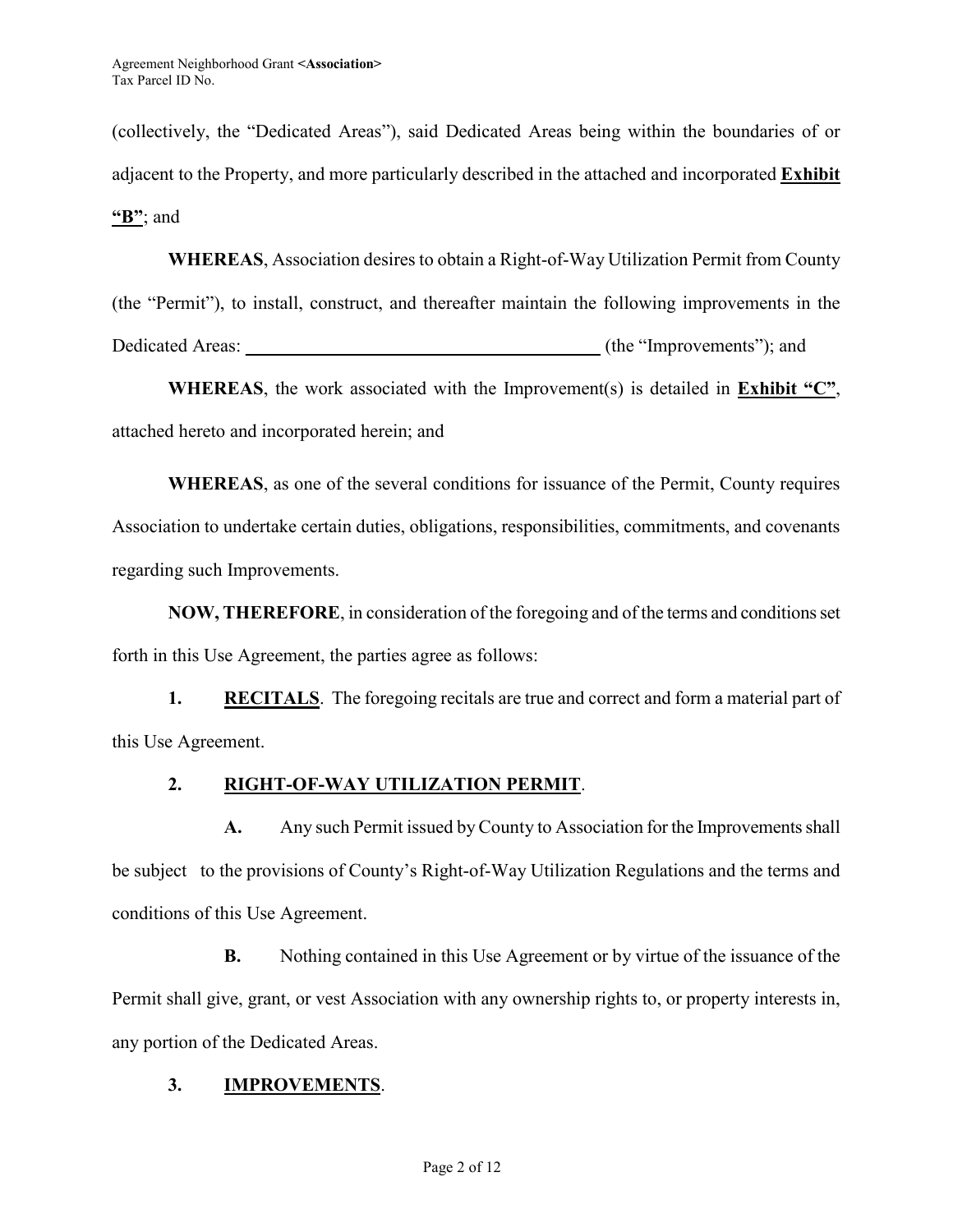**A.** Association shall install and construct the Improvements utilizing the grant funds awarded by County. Association shall maintain the Improvements at its sole cost and expense, and at no cost to County.

**B.** Any and all Improvements for which other permits may be required shall be installed and constructed for Association by or under the supervision of a contractor who is licensed with the State of Florida. Only the licensed contractor may request and be issued such permits. County may require signed and sealed site plans as a condition of issuing such permits, which may or may not create additional costs for the Improvements. Any Improvements that, in County's sole opinion, may impede the functional operation of planned, proposed, or existing underdrains shall not be permitted under this Use Agreement.

**C.** Association shall not, while installing, constructing, or thereafter maintaining the Improvements, damage or disturb any portion of the Dedicated Areas without (i) County's prior written approval of such activity and (ii) County's prior written approval of a plan to restore the Dedicated Areas that may be damaged or disturbed.

**D.** Association shall install and construct, and thereafter maintain, the Improvements in such a manner as will not interfere with the use of the Dedicated Areas by the public, and will not create a safety hazard on or near such Dedicated Areas.

## **4. REMOVAL/RELOCATION OF IMPROVEMENTS**.

**A.** If County determines in its sole discretion that any of the Improvements present a real or potential safety hazard, then Association, upon receipt of a written notice from County, shall remove or relocate such Improvements in such a manner so as to eliminate the safety hazard, to County's satisfaction, within thirty (30) days of receipt of such notice, or, in the event such notice is returned as undeliverable to Association's address listed above, within thirty (30)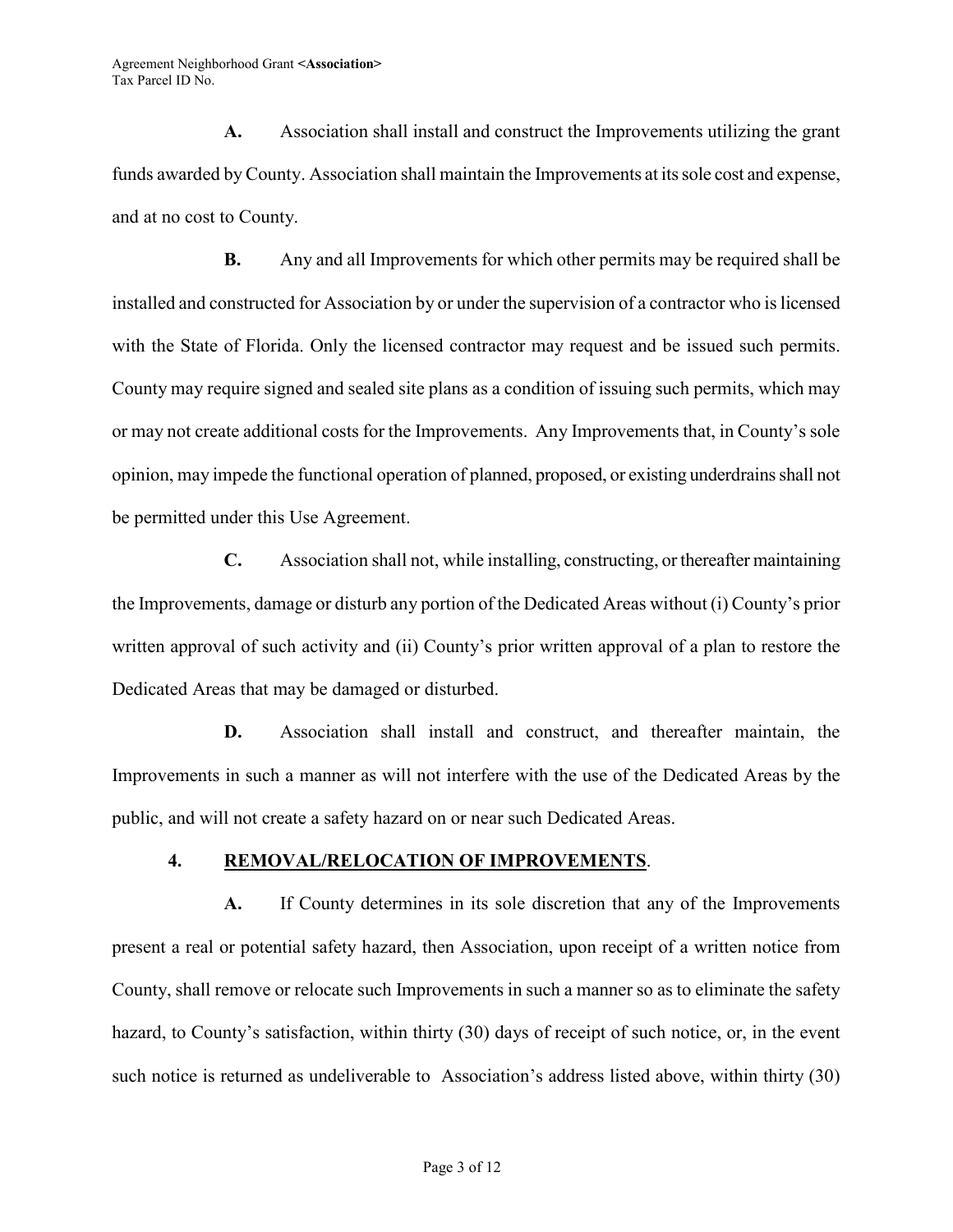days of the first date of publication of legal notice, which publication shall appear in not less than two weekly issues of a newspaper of general circulation in Orange County, Florida.

 **B.** If County determines in its sole discretion that any of the Improvements interfere with any construction, reconstruction, alteration, maintenance, or other improvements which County or any other authorized government, agency, or entity may desire from time to time to perform on, around, or under the Dedicated Areas, then Association, upon receipt of a written notice from County, shall remove or relocate such Improvements as requested by County and to County's satisfaction within thirty (30) days of receipt of such notice, or, in the event such notice is returned as undeliverable to Association's address listed above, within thirty (30) days of the first date of publication of legal notice, which publication shall appear in not less than two weekly issues of a newspaper of general circulation in Orange County, Florida.

**C.** Any relocation or removal of Improvements shall be undertaken and completed at the sole expense of Association and at no cost to County. If Association does not remove or relocate such Improvements within the time period required for removal or relocation, then County may itself remove such Improvements, and may assess Association for the actual incurred costs of removing the Improvements.

#### **5. HOLD HARMLESS AND INDEMNIFICATION**.

**A.** To the fullest extent permitted by law, Association shall release, indemnify, hold harmless, and defend (with legal counsel acceptable to County) County from and against any and all claims, lawsuits, judgments, demands, liabilities, damages, losses, costs, and expenses, including reasonable attorney fees, paralegal fees, consultant fees, and costs arising out of, resulting from, or relating in any way to the performance (or non-performance) of Association's responsibilities, duties, and obligations under this Use Agreement.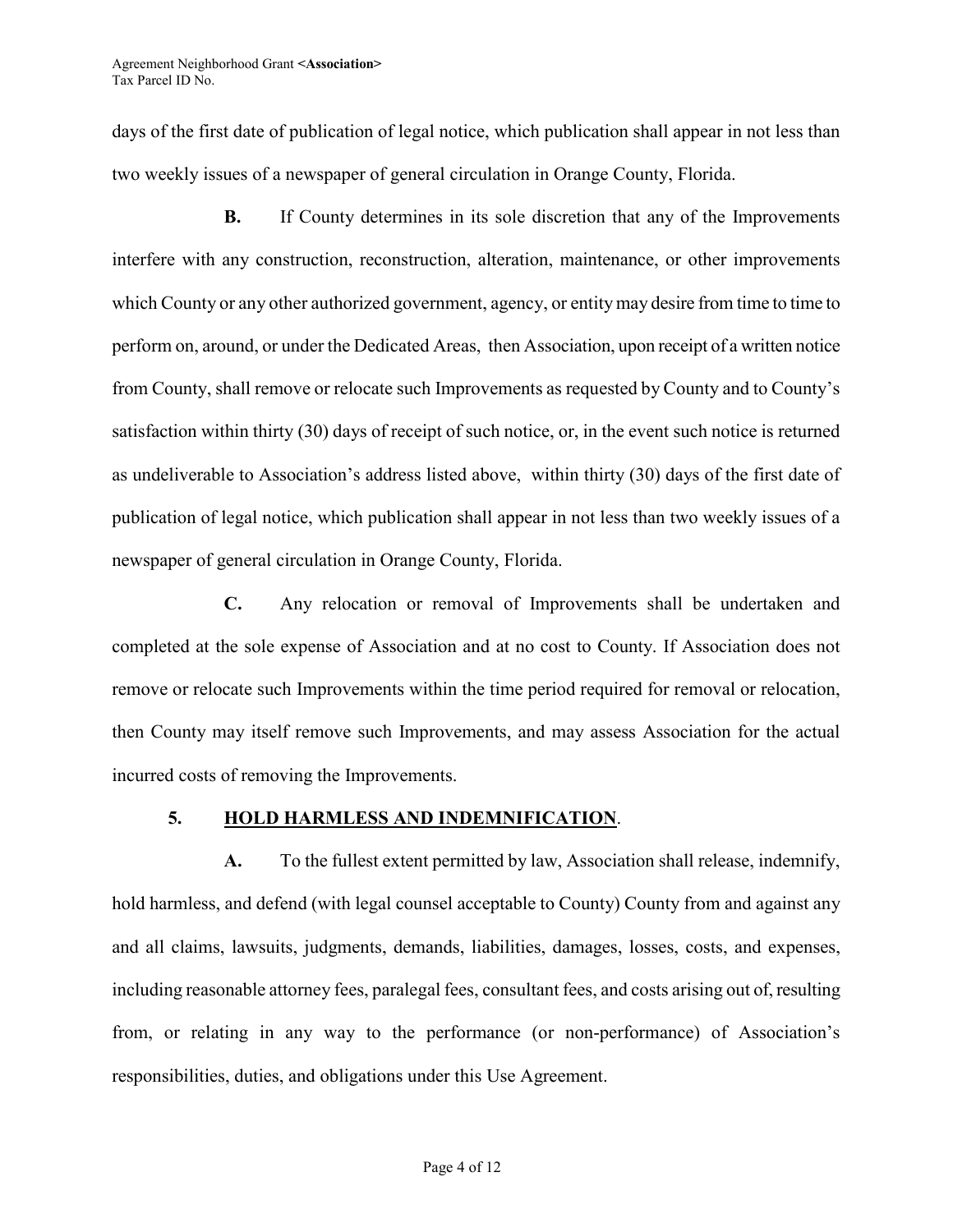**B.** To the fullest extent permitted by law, Association shall also release, indemnify, hold harmless, and defend (with legal counsel acceptable to County) County (and any governmental body or other authority properly using the Dedicated Areas) from and against any and all claims, lawsuits, judgments, demands, liabilities, damages, losses, costs, and expenses for any damages to the Improvements which may result from the use of the Dedicated Areas by County (or other governmental body or authority) due to construction, installation, maintenance, or other proper use within the Dedicated Areas.

**6. LIABILITY INSURANCE**. County has heretofore purchased liability coverage for Association's approved grant project to protect County's interests. Association is encouraged to consider the purchase of its own insurance to cover any liability that may result from the project. If Association does purchase liability insurance, Association's insurance shall be primary and County's insurance shall be secondary.

**7. DISCLAIMER OF COUNTY RESPONSIBILITY**. After installing or constructing the Improvements, Association and not County shall be solely and continuously responsible for maintaining the Improvements. Accordingly, nothing contained in this Use Agreement shall create any duty, obligation, or responsibility on the part of County to maintain or participate in the maintenance of the Improvements. Also, if Association does not adequately maintain the Improvements to County standards after they are installed or constructed, County may remove the Improvements and may assess Association for the cost of removing them.

#### **8. DURATION; EXTENSION; TERMINATION; CANCELLATION**.

**A.** The terms and conditions of this Use Agreement shall run with and bind the Property for a period of twenty-five (25) years from the date this Use Agreement is recorded in the Official Records of Orange County, Florida. Thereafter, this Use Agreement shall be automatically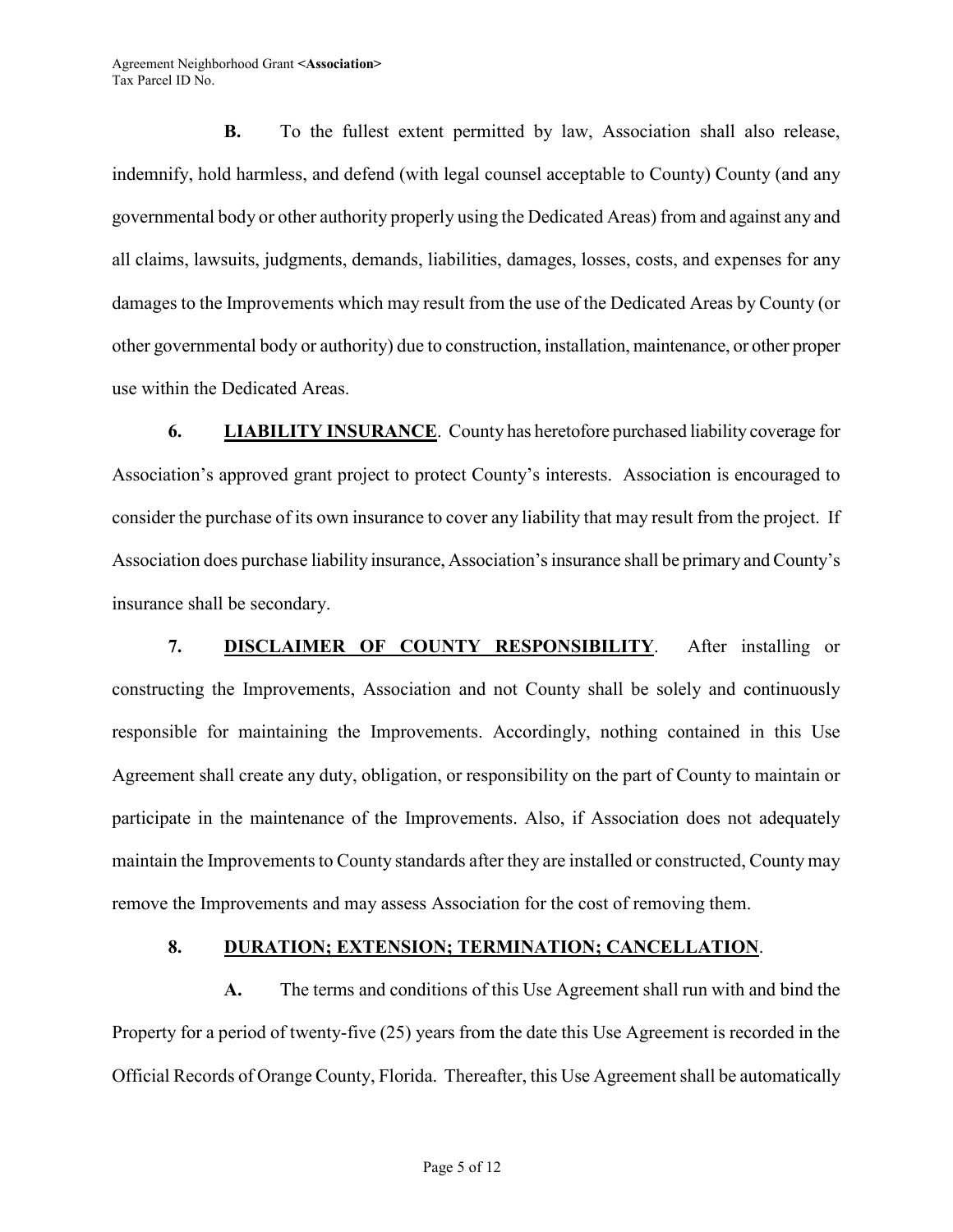extended for successive periods of ten (10) years each, unless a written instrument agreeing to terminate this Use Agreement is approved by the Orange County Board of County Commissioners and by either (i) Association or (ii) the then owners of not less than three-fourths of the residential lots (or units, whichever the case may be) on the Property described herein. No such agreement to terminate shall be effective until such written instrument has been signed, acknowledged, and recorded in the Public Records of Orange County, Florida.

**B.** Notwithstanding anything seemingly to the contrary in this Use Agreement, County shall have the right to unilaterally cancel this Use Agreement upon thirty (30) days prior written notice to Association or to all the owners of the residential lots (or units, whichever the case may be) on the Property. No such cancellation shall be effective until a written instrument has been executed and acknowledged by the Board of County Commissioners and recorded in the Public Records of Orange County, Florida.

**9. AMENDMENTS**. The provisions, restrictions, and covenants of this Use Agreement shall not be modified or amended except in a written instrument approved by the Board of County Commissioners and by either (i) Association or (ii) the then owners of not less than three-fourths of the residential lots (or units, whichever the case may be) on the Property. No such modification or amendment shall be effective until such written instrument has been signed, acknowledged, and recorded in the Public Records of Orange County, Florida.

**10. COMPLIANCE WITH APPLICABLE LAWS**. Association shall comply with all applicable state laws and county ordinances, resolutions, and regulations, as they may be amended or created from time to time, including County's Right-of-Way Utilization Regulations.

**11. COVENANTS RUNNING WITH THE PROPERTY**. The terms and conditions of this Use Agreement shall constitute covenants running with the Property or an equitable servitude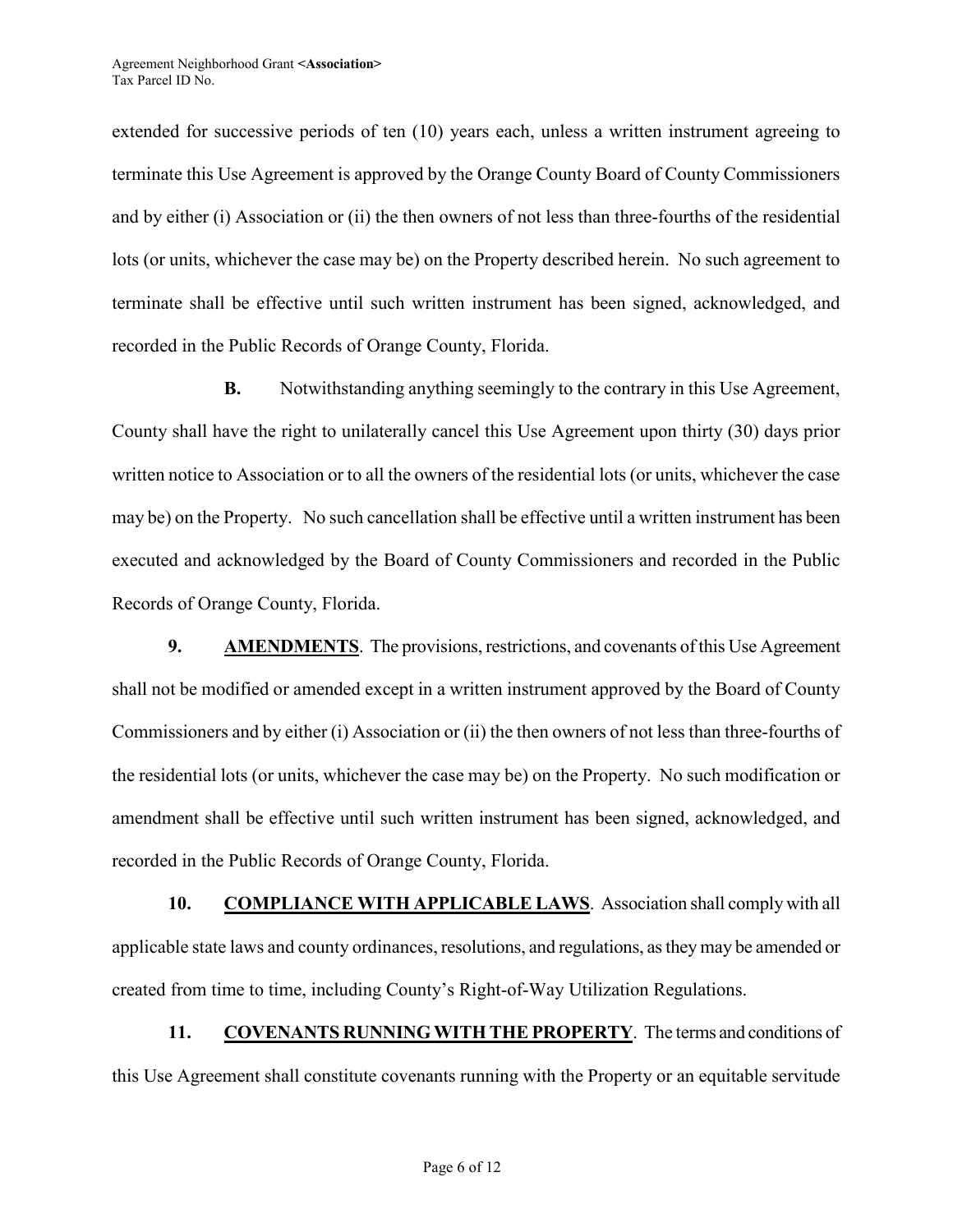upon the Property, as the case may be, applicable to all the Property described in this Use Agreement or any portion thereof. This Use Agreement shall also be binding on all parties having any right, title, or interest in the Property described in this Use Agreement, or any portion thereof, and their heirs, personal representatives, successors, and assigns. Association declares that the Property described in this Use Agreement and any portion thereof shall be held, sold, and conveyed subject to the terms and conditions of this Use Agreement. This Use Agreement shall inure to the benefit of and be enforceable by County and its legal representatives, successors, and assigns.

**12. RECORDING**. This Use Agreement shall be recorded in the Public Records of Orange County, Florida within thirty (30) days of its execution. Promptly upon executing this Agreement, Association shall pay County an amount equal to the cost of recording this Use Agreement in the Public Records of Orange County, Florida.

**13. EFFECTIVE DATE**. This Use Agreement shall take effect upon being recorded in the Public Records of Orange County, Florida.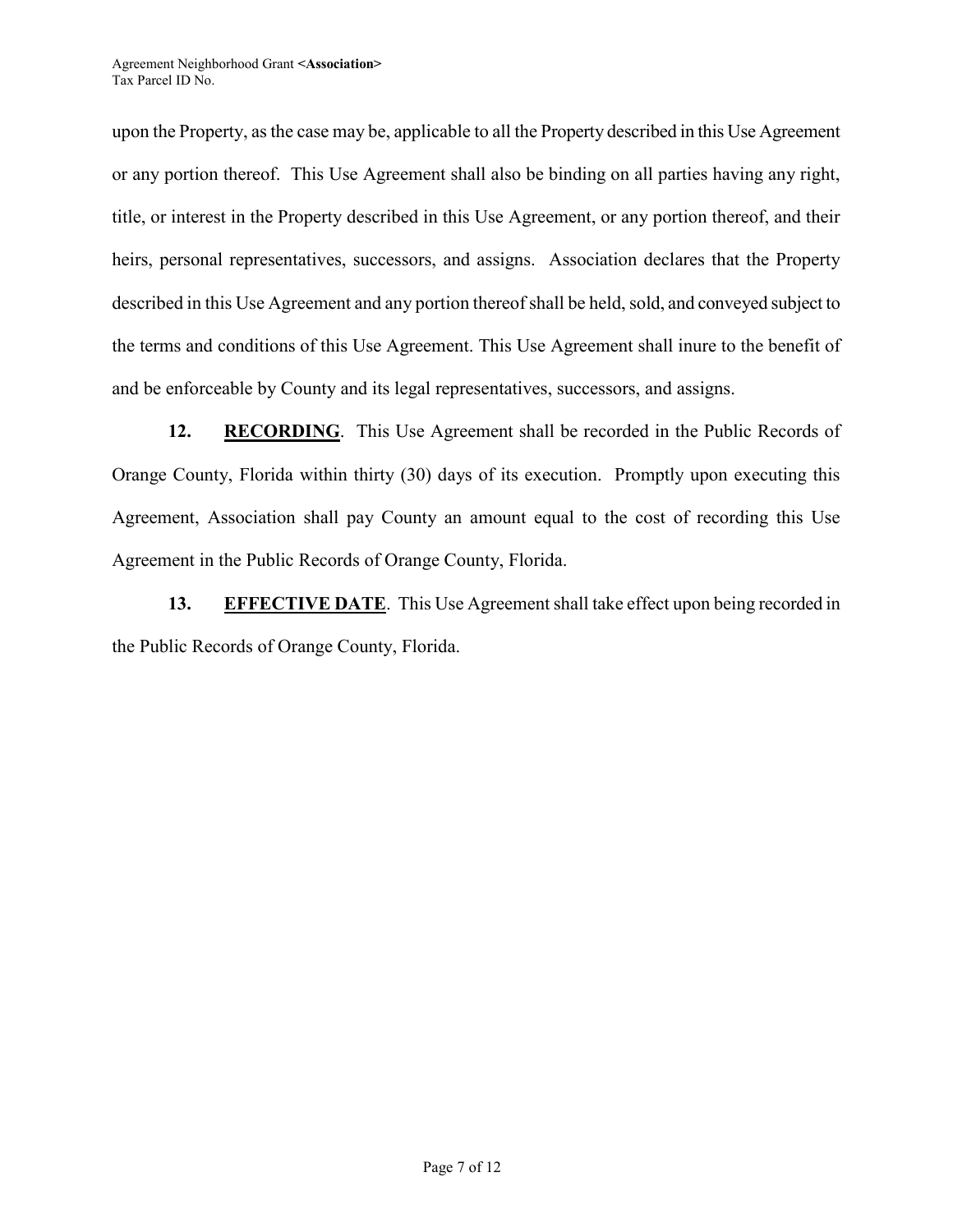**IN WITNESS WHEREOF**, the parties have caused this Agreement to be duly executed

by their respective duly authorized representatives on the dates set forth below.

# **COUNTY**

ORANGE COUNTY, FLORIDA By: Board of County Commissioners

By: \_\_\_\_\_\_\_\_\_\_\_\_\_\_\_\_\_\_\_\_\_\_\_\_\_\_

 **Jerry L. Demings**  Orange County Mayor

Date: \_\_\_\_\_\_\_\_\_\_\_\_\_\_\_\_\_\_\_\_\_\_\_\_\_

ATTEST: Phil Diamond, CPA, County Comptroller As Clerk of the Board of County Commissioners

 $\overline{\phantom{a}}$  , and the set of the set of the set of the set of the set of the set of the set of the set of the set of the set of the set of the set of the set of the set of the set of the set of the set of the set of the s

By:

Deputy Clerk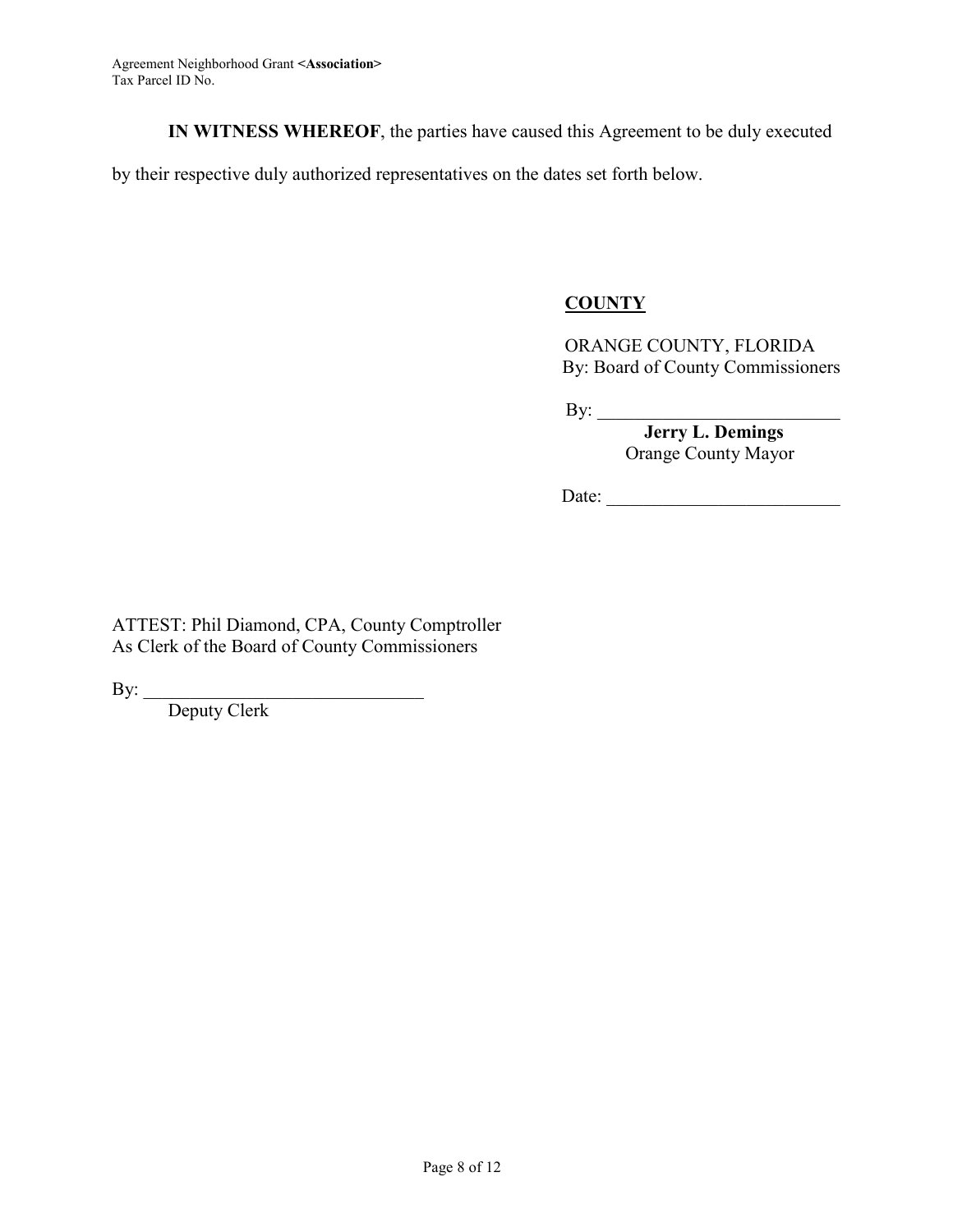## **ASSOCIATION**

<NAME OF HOA> Homeowners' Association, Inc.

By: \_\_\_\_\_\_\_\_\_\_\_\_\_\_\_\_\_\_\_\_\_\_\_\_\_\_\_\_\_\_\_\_

Print Name: \_\_\_\_\_\_\_\_\_\_\_\_\_\_\_\_\_\_\_\_\_\_\_\_\_

Title:

WITNESS: WITNESS:

Print Name: \_\_\_\_\_\_\_\_\_\_\_\_\_\_\_\_\_\_\_\_\_ Print Name:

 $\mathcal{L}_\text{max}$  , and the set of the set of the set of the set of the set of the set of the set of the set of the set of the set of the set of the set of the set of the set of the set of the set of the set of the set of the

**STATE OF \_\_\_\_\_\_\_\_\_\_\_\_\_\_\_\_\_\_\_\_ COUNTY OF \_\_\_\_\_\_\_\_\_\_\_\_\_\_\_\_\_\_** 

The foregoing instrument was acknowledged before me **by means of physical presence / online notarization**, this **(date)** by **(name of officer or agent)**, **(title of officer or agent)** of **(name of corporation acknowledging)**, a **(state or place of incorporation)** corporation, on behalf of the corporation, who is personally known to me or has produced **(type of identification)**, as identification.

> Signature of person taking acknowledgement Name typed, printed or stamped: **\_\_\_\_\_\_\_\_\_\_\_\_\_\_\_\_\_\_\_\_\_\_\_\_**  Tittle or rank**: \_\_\_\_\_\_\_\_\_\_\_\_\_\_\_\_\_\_\_\_\_\_\_\_**

\_\_\_\_\_\_\_\_\_\_\_\_\_\_\_\_\_\_\_\_\_\_\_\_\_\_\_\_\_\_\_\_\_\_\_\_\_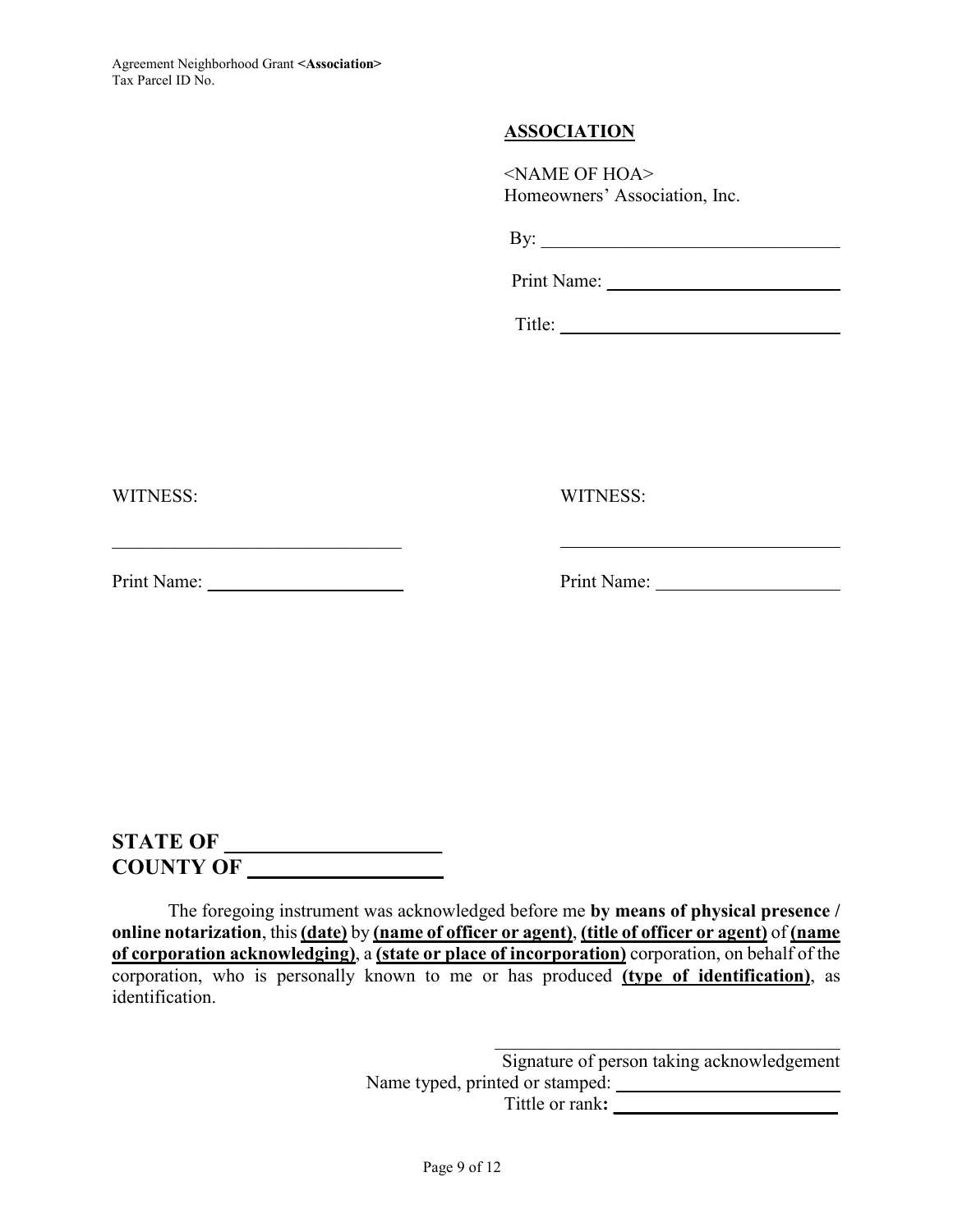# **EXHIBIT "A"**

Legal Description and Sketch of Description for Property

[See attached **\_\_** page(s)]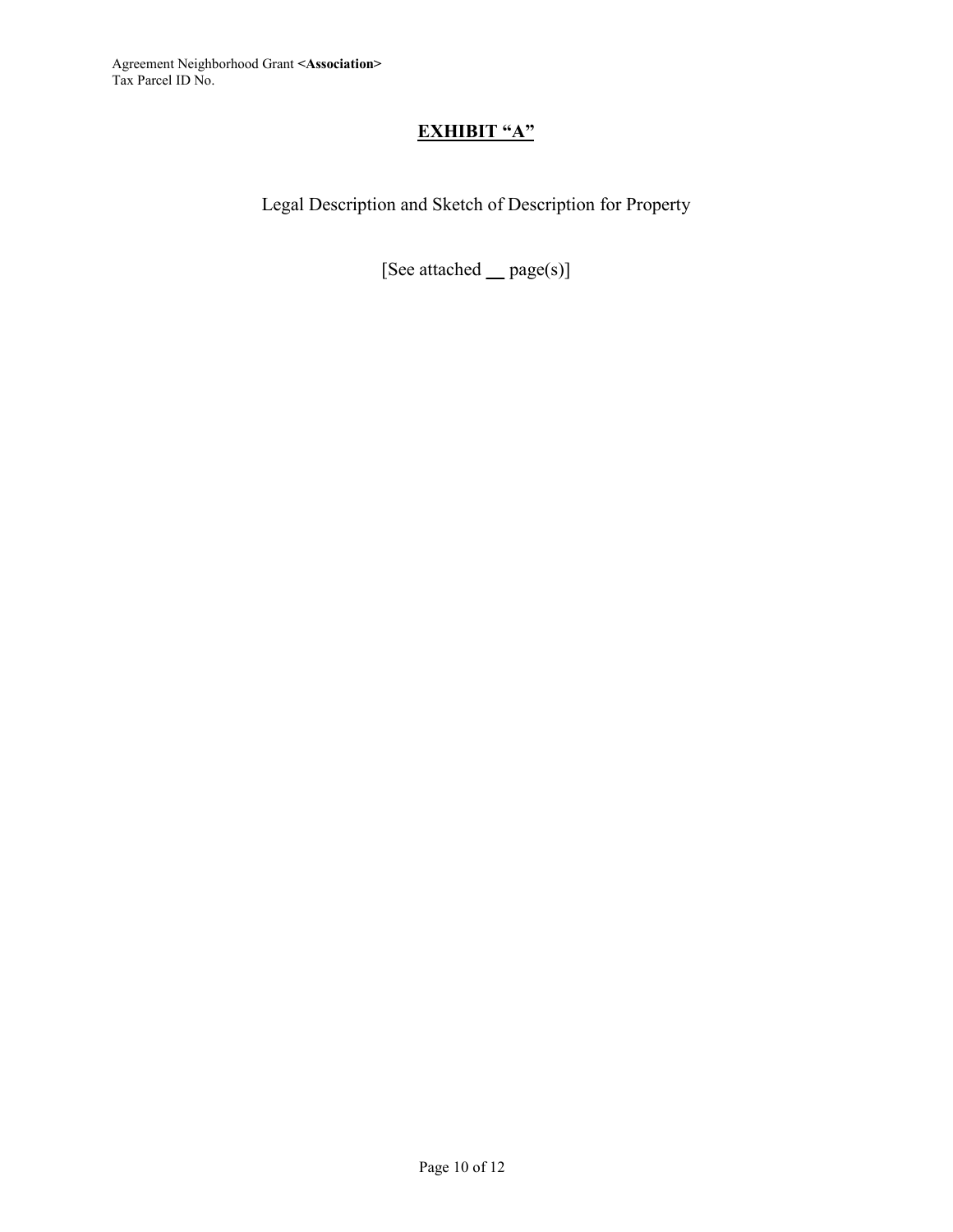# **EXHIBIT "B"**

Legal description and sketch of description for Dedicated Areas

[See attached **\_\_** page(s)]